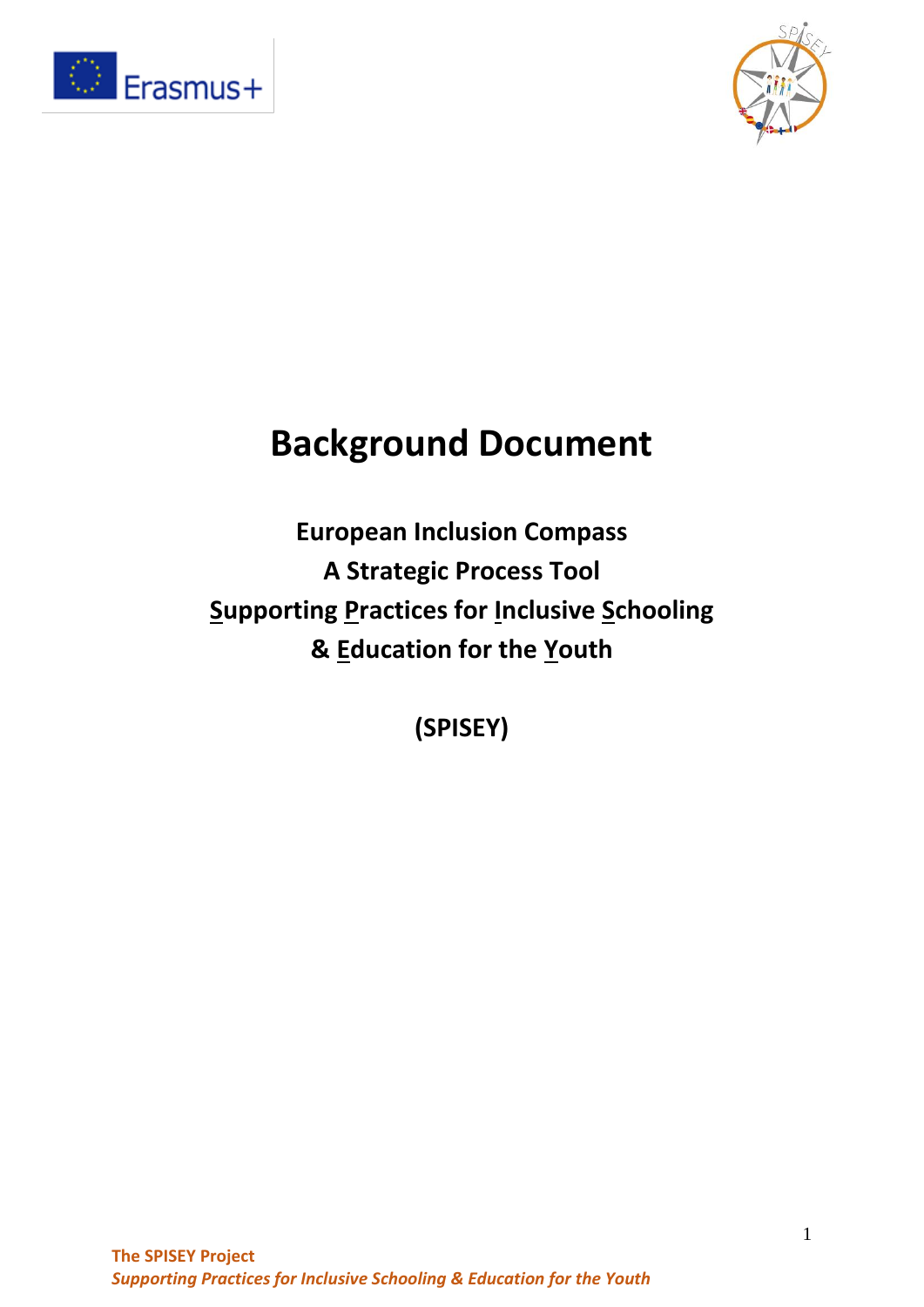



# Table of Content

| 1. |     |  |
|----|-----|--|
| 2. |     |  |
| 3. |     |  |
|    |     |  |
|    |     |  |
|    |     |  |
| 4. |     |  |
|    |     |  |
|    |     |  |
|    |     |  |
|    |     |  |
|    |     |  |
| 5. |     |  |
|    | 5.1 |  |
|    |     |  |
|    |     |  |
| 6. |     |  |
|    |     |  |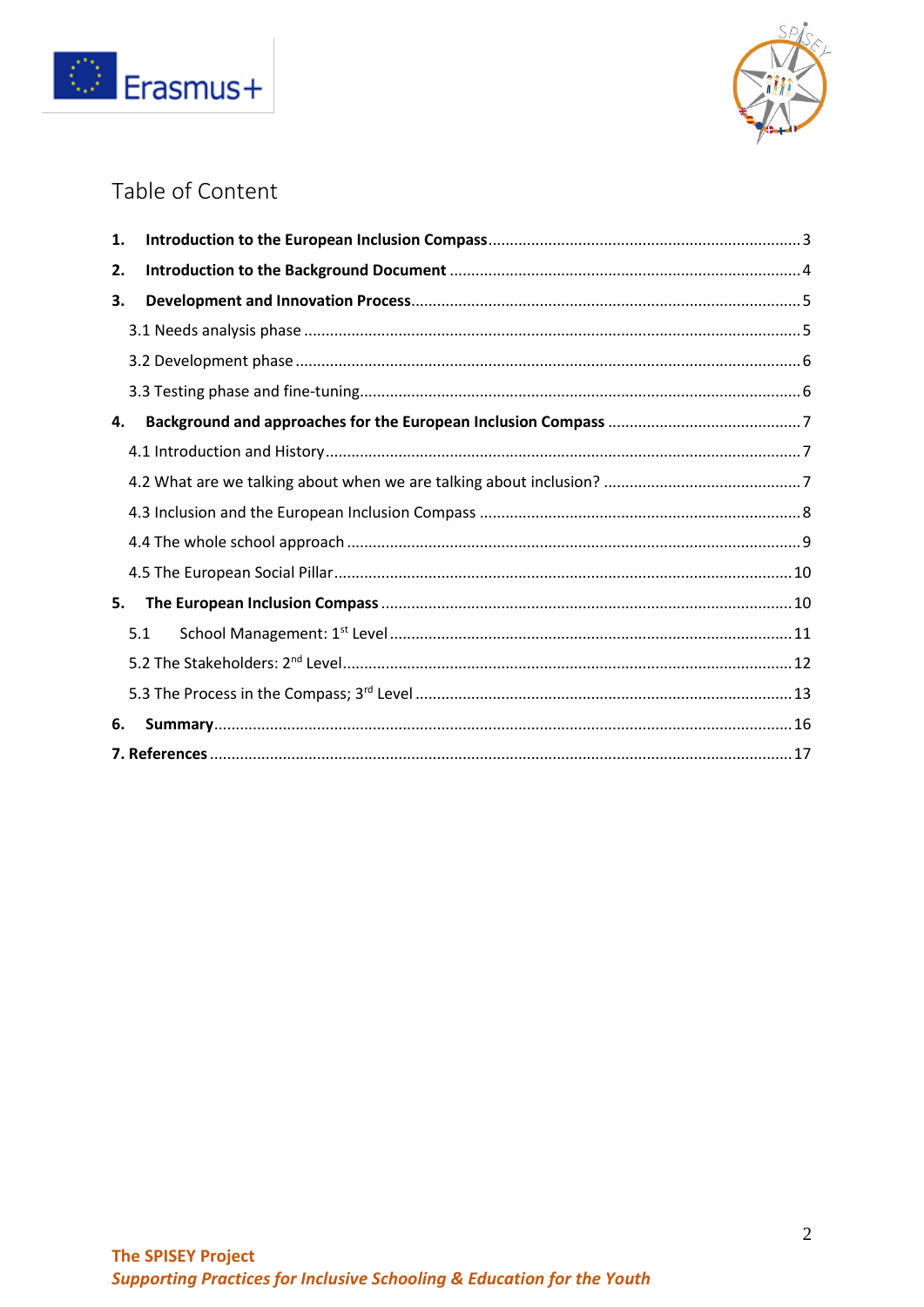



#### <span id="page-2-0"></span>*1. Introduction to the European Inclusion Compass*

The European Inclusion Compass has been developed through a European collaboration within an ERASMUS + project called SPISEY<sup>1</sup>. Partners from Denmark, Finland, United Kingdom, France and Spain have joined intellectual forces, and have built this process tool, with the main objective to assist school management in facilitating the creation of inclusive schooling and education of children and young people. Inclusive education is a process that involves the transformation of schools to cater for all children and young people, and as such very much a management process that requires both leadership, collaboration, planning and coordination across internal as well as external actors, including e.g. politicians, local administration, local community, colleagues, other professionals, such as networks and NGOs, and not least parents and children. The SPISEY project's main objective is to develop and implement an innovative, strategic and inclusive management model, which can assist school management, teachers and other pedagogical staff, to foster and maintain inclusive communities of practice.

The European Inclusion Compass consists of 5 parts:

- 1) A Background Document to the European Inclusion Compass (this document), which is an overall introduction to the Inclusion Compass.
- 2) Managing the European Inclusion Compass, which is a document designated at school management and external consultants introducing how to work with the Inclusion Compass
- 3) The European Inclusion Compass Toolbox, where school management and other professionals can find inspiration to facilitate the implementation of the Inclusion Compass
- 4) A PowerPoint presentation, which can be used by external consultants to present the overall idea of the European Inclusion Compass and how it can be used as a strategic management process tool
- 5) The European Inclusion Compass Platform<sup>2</sup>, which is a web-based platform, where all the above-mentioned material, as well as recommendations and good practice examples from schools, that have worked actively with the compass will be gathered and accessible for download.

The purpose with the first part of the compass; 'the Background Document' is to inform potential users of The European Inclusion Compass about the greater perspective related to social inclusion, the current context for inclusion in Europe and not least an appetizer for committing to the process of not just promoting but in fact implementing inclusive practice in any kind of school for children and youth education. Furthermore, you will find arguments for inclusive strategies here.

The second part is a document, titled 'Managing The European Inclusion Compass', which is accompanying the Background Document and is developed as a 'hands on' document, which goes

<sup>&</sup>lt;sup>1</sup> Supporting Practices for Inclusive Schooling and Education for the Youth

<sup>2</sup> <http://www.spisey-project.eu/>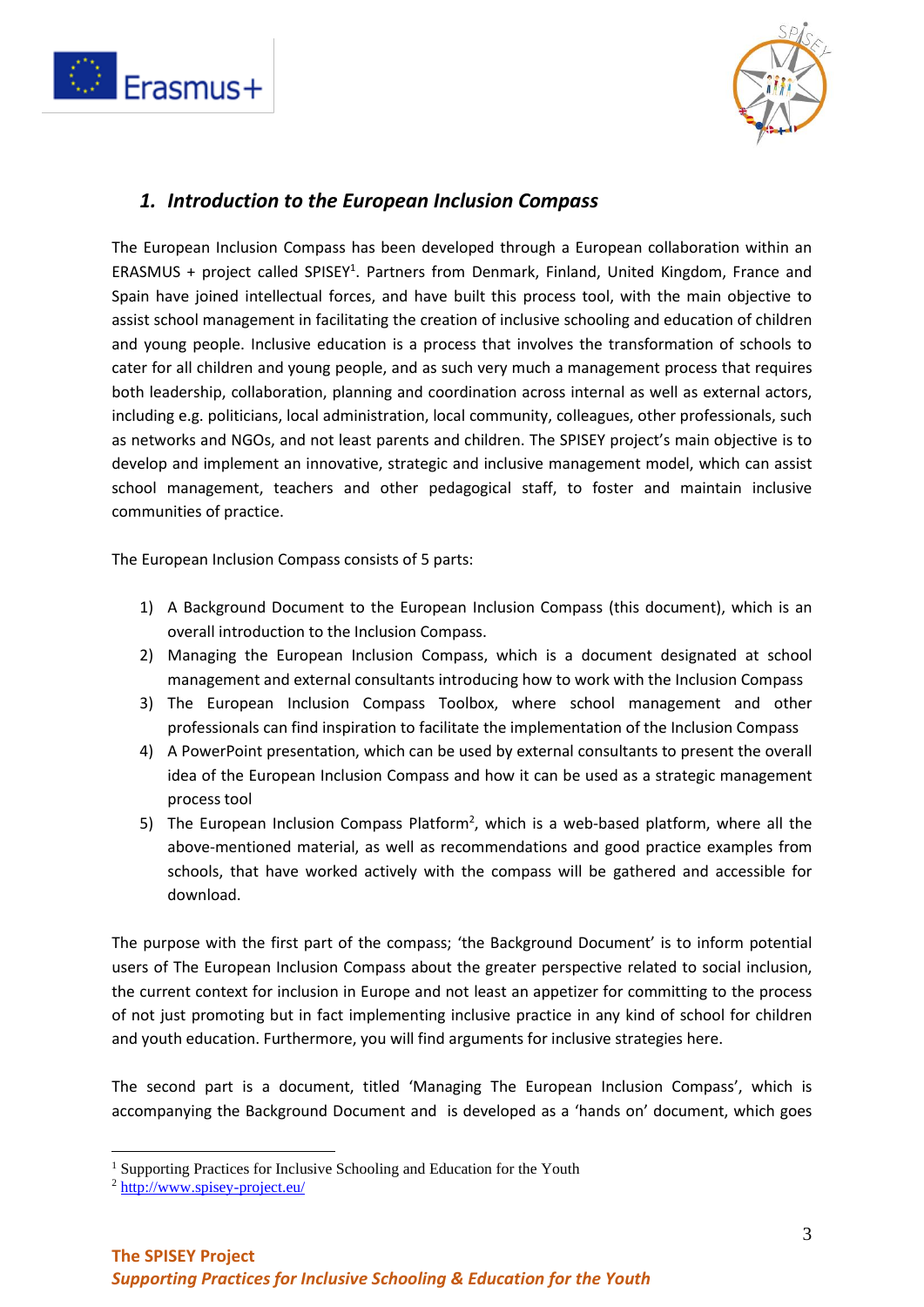



more into detail about the strategic and practical issue of how to plan and go through the process of using The European Inclusion Compass, from a school management perspective. Hence the document is an exemplification of the process 'step by step, which is taking place within the school management group and thereby informs and support school management in the process of using both the PowerPoint presentation, and in particular for using the Toolbox developed for supporting the various processes of implementing inclusion.

The third part of the compass is the 'Toolbox for the European Inclusion Compass', which is an online archive (as well as a hard copy document) where you can find different kinds of facilitation and process tools, which can be used by school management or external consults, to bring a school through the different phases of the inclusion compass. The tools are generic, as well as is the compass, so the individual school will have to apply the tools to their specific context.

The fourth part of the compass is a PowerPoint presentation aiming at giving an overall introduction to the European Inclusion Compass and the principles and philosophy behind. The objective of the presentation is both to inform about the compass and to motivate schools to work more strategically with social inclusion. The PowerPoint presentation is generic in the edition here, but of course it needs to be customized to any local context, so that local consultants and individual school managers can add whatever slide is needed to kick-start a facilitation process.

The European Inclusion Compass Platform is the fifth part of the inclusion compass and will be the place to go for finding all the SPISEY materials developed in the project and mentioned above. The Platform will be developed as a European resource and knowledge platform for inclusive schooling and "the place to go" for any kind of wish to get more background information or inspiration for 'how to do' when a school wants to apply the Inclusion compass and create inclusive schools. For the moment (June 2020) the platform is still under construction, but by the end of the SPISEY project (December 2021), the platform will be finalised and ready to use for all relevant stakeholders around Europe and beyond.

#### <span id="page-3-0"></span>*2. Introduction to the Background Document*

The intention of the Background Document is to give anyone interested in working with inclusion and seeking ways in which to implement this important welfare state value in practice in any kind of educational institution or school. Hence this introduction could be relevant for both practitioners in the educational sectors, school consultants and researchers supporting these practitioners. The document is divided into the following 3 parts:

• The first part of the document provides an overview of how the European Inclusion Compass has been innovated and developed. It is important for the project team behind SPISEY to show that the Inclusion compass takes it starting point in concrete expressed needs and that the compass will be tested on a small scale within the project. The testing has not taken place for this first draft of the manual, but by the end of the project, the testing will have provided important implementation knowledge to create better practice case stories and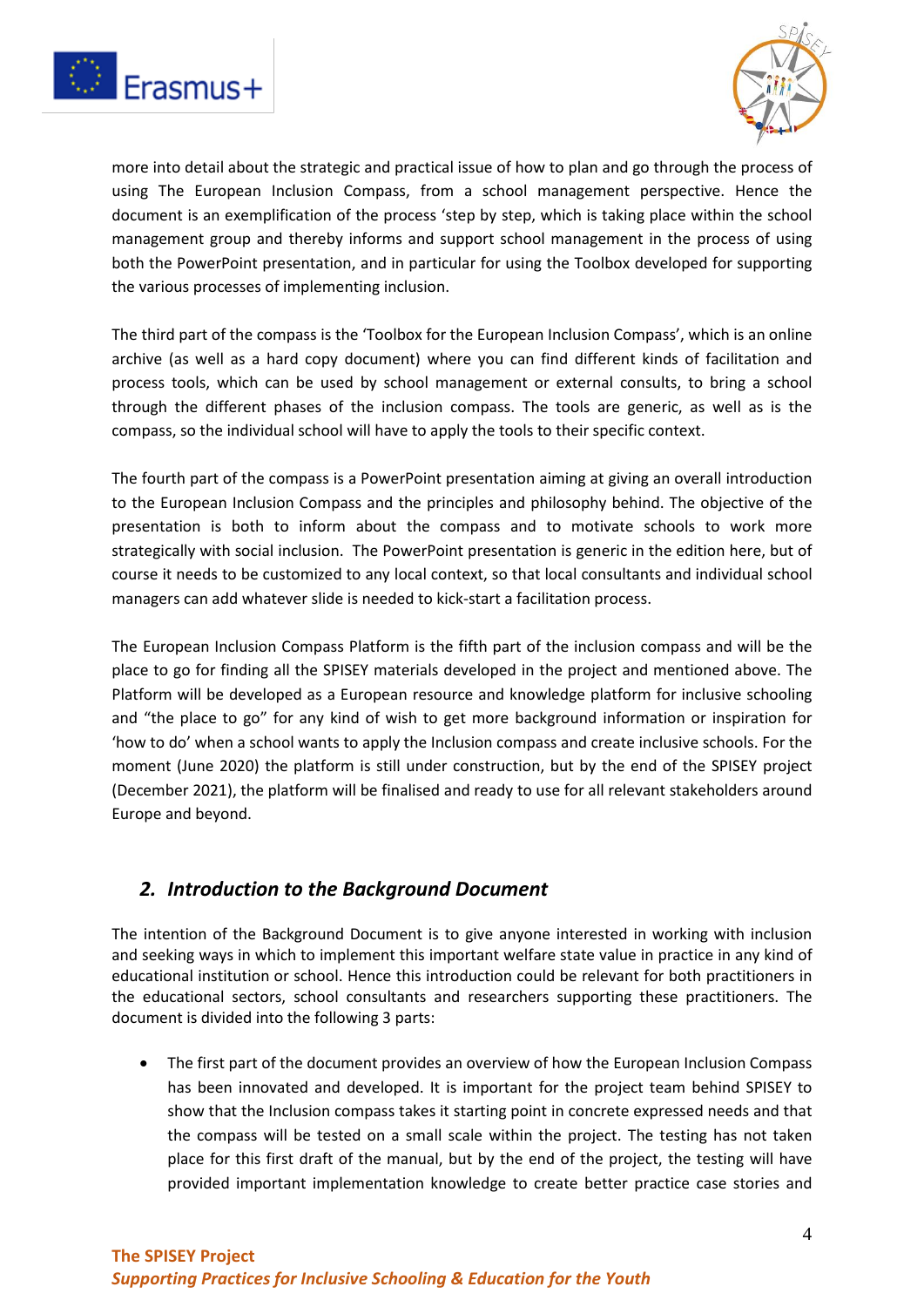



recommendations. (The knowledge from the testing phase will be incorporated as part of the inclusion compass on the web-based platform).

- The second part of the document will provide an overview of the background and the underlying theoretical concepts as well as European and International political approaches behind the compass.
- The third part of the project will bring the reader through the European Inclusion Compass, explaining the different missions and layers of the compass, as well as the concrete process and activities a school management can activate to facilitate the transformation of a school into a more inclusive setting.

In the end of the document there is a list of glossaries explaining key issues in - or related to the compass, as well as list of important references.

# <span id="page-4-0"></span>*3. Development and Innovation Process*

The European Inclusion Compass is the main delivery from the SPISEY project. The development of the compass takes it's starting point in a Danish Inclusion Compass that was developed in 2013 for the Danish School Manager Association<sup>3</sup>. The development of the Danish Inclusion compass into the European Inclusion compass consists of three main development phases, which are explained in the following.

# <span id="page-4-1"></span>*3.1 Needs analysis phase*

In order to ensure that the European Inclusion Compass is based on concrete needs expressed by the target group, a stakeholder analysis as well as a need analysis has been carried out. A close and powerful coalition between the partnership and 2 test schools in each participating country was established, which was used to gather knowledge about the present and future competence needs, differences between the partner countries, both concerning inclusion policies, structures and practices, concrete needs for inclusion as well as knowledge and training needs about inclusion experienced by the target groups; school managers and teachers.

The result from this phase was a European baseline report, gathering 5 local needs analysis' which showed that the policy context is extremely different between the countries, as well as the degree of autonomy within school management. This factor is important for the level of leadership, but it seems like the "whole school approach", which is also extremely relevant when dealing with social inclusion, is suitable and relevant for all participating countries.

In relation to the need analysis, the baseline report revealed that the understandings of the *concept of inclusion* varies between countries, and both narrow and more broad definitions of inclusion exist. Tension between inclusion as learning opportunities and inclusion as placement in mainstream school and education was also found. A lack of - or a the vagueness in - the local inclusion strategies, spare funding and resources, few supporting organisations, home-school interaction problems, and

<sup>3</sup> [https://www.skolelederforeningen.org/for-medlemmer/pjecer-og-vaerktoejer/pjecer-om-inklusion-og](https://www.skolelederforeningen.org/for-medlemmer/pjecer-og-vaerktoejer/pjecer-om-inklusion-og-specialundervisning/inklusion-i-folkeskolen/)[specialundervisning/inklusion-i-folkeskolen/](https://www.skolelederforeningen.org/for-medlemmer/pjecer-og-vaerktoejer/pjecer-om-inklusion-og-specialundervisning/inklusion-i-folkeskolen/)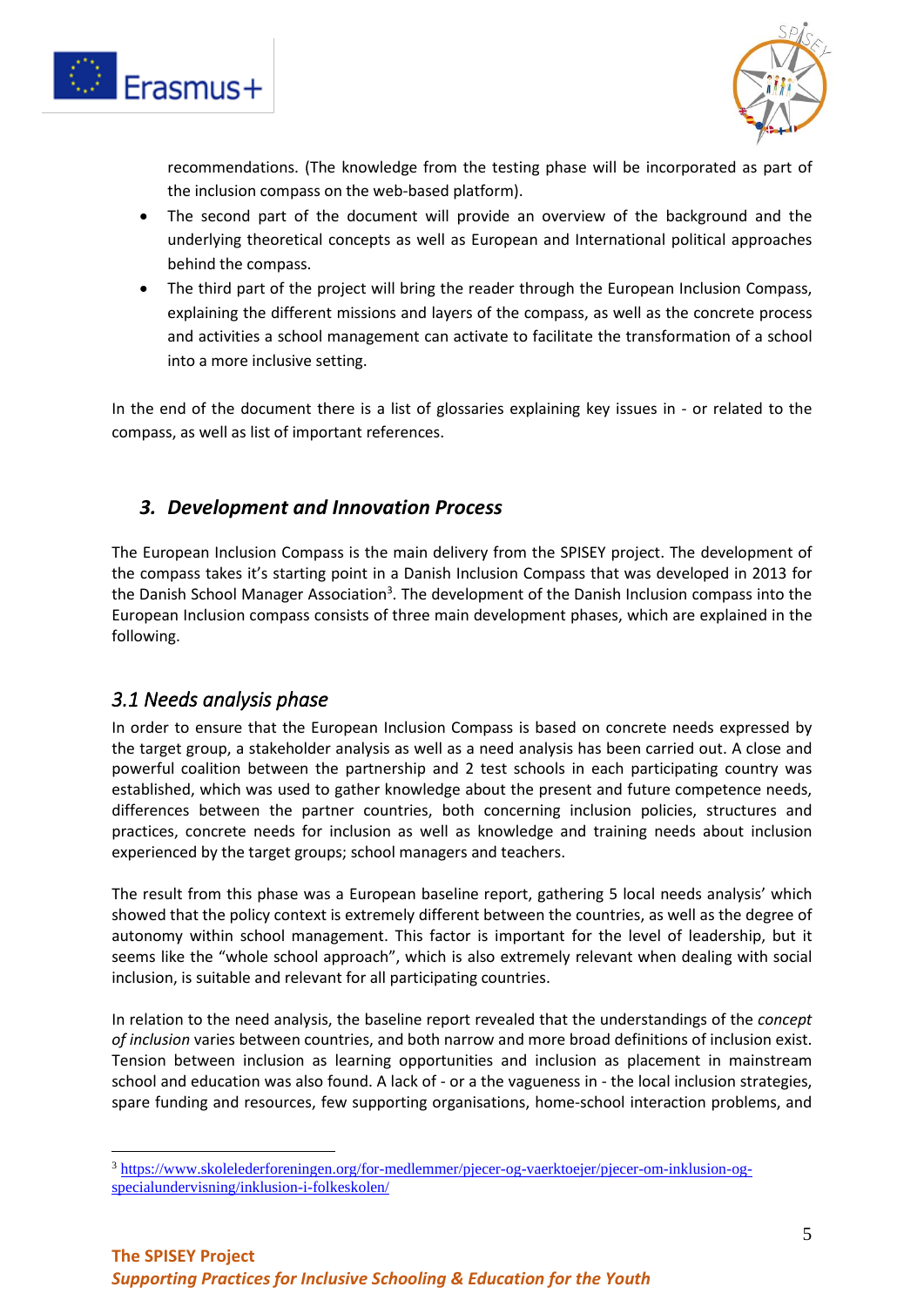



lack of joint vision and inclusive school culture seemed to be the *main challenges* of the inclusive education at the local level.

Many school managers' competence needs were related to the competencies to lead through culture and values, the challenges to lead professional teams, to lead strategic management, and pedagogical leadership and to facilitate dialogues with relevant stakeholders such as parents, but also with pupils and colleagues. Patience, adaptability, and courageous appearance is seen as important leadership strengths. The need for a more qualitative collaboration with stakeholders in and outside of school was also pointed out as a competence need. The teachers expressed a need for further educational competencies in order to support inclusion.

In the Baseline Report and Needs Analysis it was also revealed that the number of stakeholders was broad and diverse. They have been grouped to cover the main categories and can be understood differently in each country. This result highlighted the fact, that whenever there is a need for implementing initiatives for inclusion actions must build on the specific local challenge. Hence the stakeholder perspectives always must be taken into account and this should be done on the basis of who the school management cooperates with and who management wants to cooperate with in future inclusive efforts and practices.

Another thing that was revealed in the report was the need to design a process which would support a very reflective dialogue 'step by step' in order not to ''lose'' any stakeholders. This process should be based on both participation and influence on the final decisions the school management need to take in order to implement inclusion in a way that will be productive and not cause resistance of any kind but rather produce and support innovative ideas and practices

#### <span id="page-5-0"></span>*3.2 Development phase*

Based on the results from the baseline report, the Danish Inclusion Compass was adapted into the "European Inclusion Compass". As the fundamental value of the collaboration between the partners and the local test schools, will be based on the principle of appreciative human relations, whole school / community approach and close participant involvement, the deliverables will be developed within the theoretical frame of recognition, strong relationships, empowerment and development of action competences within the target group. The pedagogical approach to the deliverables is based on the principles of high impact learning, initiating learning processes close to every-day practice and focusing on transferability.

The change from a Danish Inclusion Compass into a European Inclusion Compass has been done in a European collaboration process, where all partners in the SPISEY project have participated with their specific knowledge, competencies and broad experiences from working with schools in their countries, making the cultural and structural diversities within the partnership, a real European asset, and a strong factor for future transferability beyond the partnership.

#### <span id="page-5-1"></span>*3.3 Testing phase and fine-tuning*

In order to ensure the relevance, usefulness and mainstreaming of the European Inclusion Compass, a testing phase is planned in each country. The use of the inclusion compass within at least 2 schools or other kinds of educational institutions in each participating country, will be evaluated, and based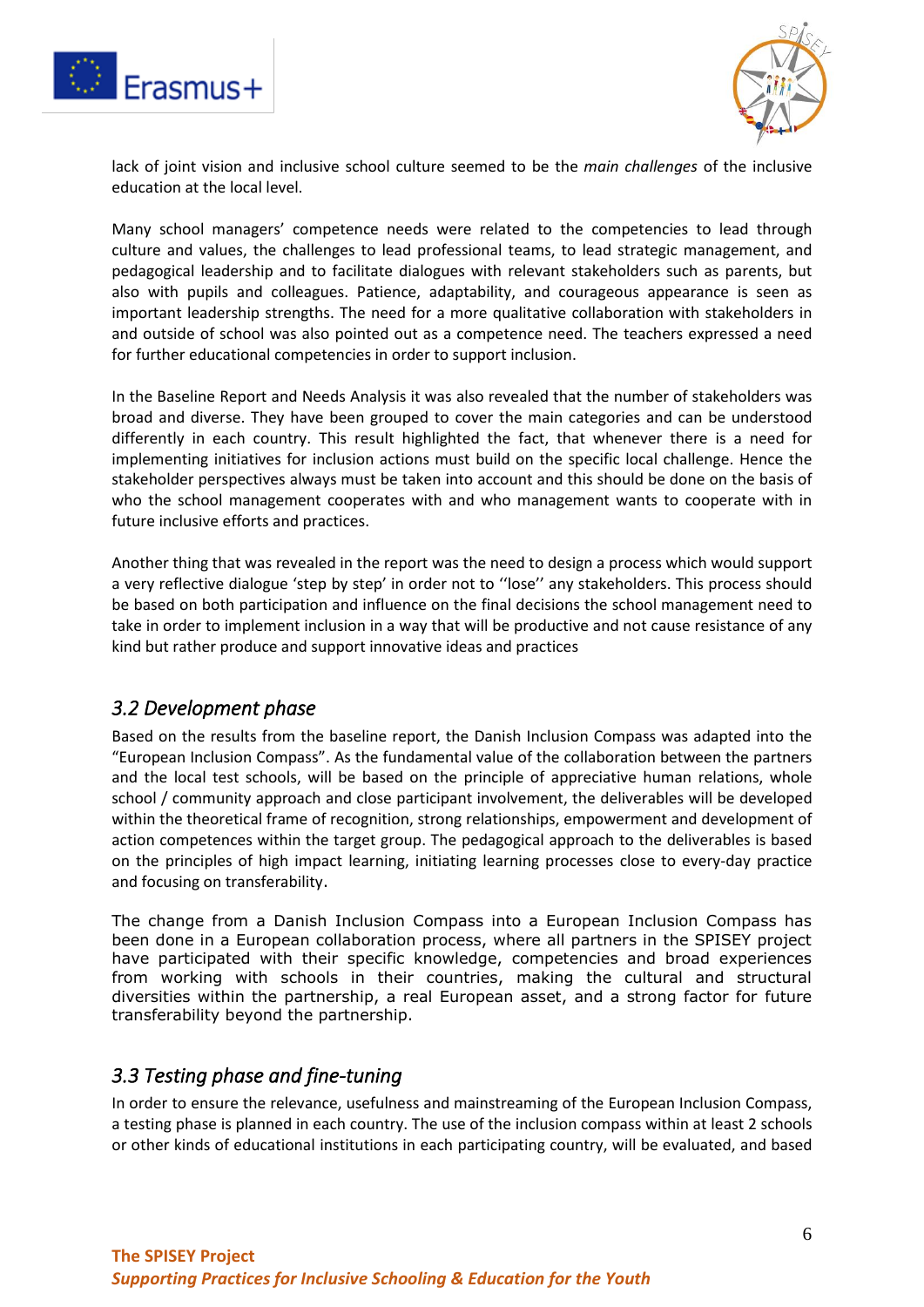



on the feedback, the compass will be finetuned in order to ensure that it responds to the real needs of the target group.

#### <span id="page-6-0"></span>*4. Background and approaches for the European Inclusion Compass*

#### <span id="page-6-1"></span>*4.1 Introduction and History*

The European Inclusion Compass and its guidelines is in fact based on the result of a cooperation between The National Research Centre for Inclusive Practice (NVIE), University College South Denmark and Skolelederforeningen (Danish School manager Association), developed in 2012 – 2013. The background for this was new legislation for compulsory schooling in Denmark, where it was stated that all schools had to live up to the objective that no more than 4 % of the students could be referred to SEN (Special Educational Needs) arrangements. To obtain this, and adapt this new situation, school management and school leaders had to develop a new practice based on a new way of analyzing and practicing the challenges related to inclusion, which was the political intention agreed upon. Inclusion in this context was defined as an objective for students in school. With the Inclusion Compass school management were provided with a process tool, that was meant to support the implementation of the intention about inclusion. Working with the inclusion compass provides school management with a relative quick overview of what needed to be done why and by who.

Based on this Danish developed Inclusion Compass the SPISEY project develops a new *European Inclusion Compass* that builds on the Danish compass, but is expanded, developed and innovated further to become a "hands-on toolbox", which can be transferred and upscaled to schools all over Europe.

The European Inclusion Compass is a guide, providing school management with a set of tools which enable school management to make reasoned choices, regarding focus areas and strategies for implementing inclusion. This will support school practice to adopt to a more inclusive pedagogical practice. Hence the intention with this guide is to inspire school management deliberately to choose and test diverse paths. Ideally, school management, together with staff and other stakeholders involved in education, can use the guide to create a common base for assessing if the school is developing in a more inclusive direction. The guide is not intended to be a formula where individuals can "tick off" tasks completed; on the contrary, it is intended to be a source of inspiration on how to involve local stakeholders, in developing strategies and in highlighting focus areas, and making plans for implementation, in a structured, participative and co-creating process.

# <span id="page-6-2"></span>*4.2 What are we talking about when we are talking about inclusion?*

With the Salamanca Statement (1994) and The Convention on the Rights of Persons with Disabilities (2007), inclusion has become a central concept in the approach to children and young people by national and local authorities all over Europe. The concept is constantly evolving and appears in different ways – dependent on whether focus is on inclusion at a societal level or at a school level.

Before Salamanca the educational communities in Europe used the concept of integration when focus was on how mainstream school should adapt to students with special needs related to learning disabilities or social emotional issues. The idea was that students with these kinds of challenges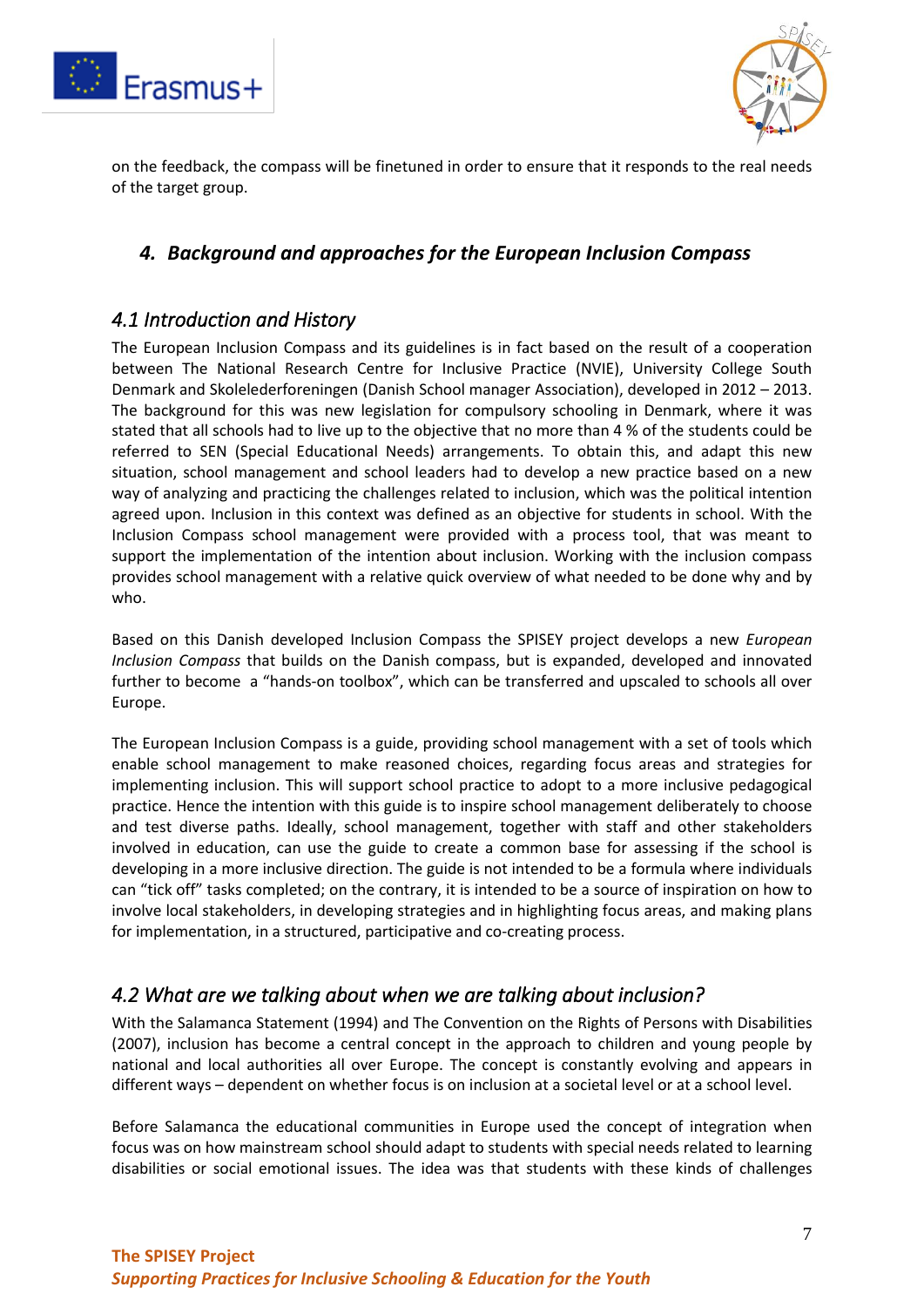



should learn to attend school in segregated schools or classes before they were 'allowed' to participate in a mainstream class. The idea with integration was somewhat that these students had to earn the right to participate, and once 'allowed' to attend mainstream class was subjected to various compensating pedagogies, in order to contain these students.

After the Salamanca Statement was endorsed by several European countries in 1994 the perspective slowly started shifting from using the concept of integration to inclusion. The concept of inclusion, as stated in the Statement endorsed in Salamanca, defines:

- 1) that every child has the right to attend the local district school and should be included here
- 2) that it is the school that must adopt to the child and not the child who has to adopt to the school

With these two basic statements the concept of integration is left behind and seen as a process based on inequity and injustice, and since then the concept of inclusion and social inclusion has been the dominating discourse when it comes to securing participation for all children despite any kind of diversity.

When mention is made of the inclusive society, it usually means that everyone has a right to participate in society as fellow citizens; when we talk about the inclusive school, it most often refers to the right of all children to participate in the general fellowship of the school – even if their schooling takes place in special groups, in special classes or at special institutions. For many years the concept was identical with spaciousness, emphasizing a school for everyone, whilst there was less focus on whether the presence of children in ordinary classes also gave them better opportunities for participation and learning.

# <span id="page-7-0"></span>*4.3 Inclusion and the European Inclusion Compass*

In the European Inclusion Compass, inclusion should be understood as the opportunity for everyone to participate in the school community. To be a participant in the school community has a direct influence on human learning in all areas: the better the opportunities to participate in different forms of school communities, the better the opportunities to learn and thereby to develop social, personal and cognitive competences. Efforts should therefore be made to develop many different forms of school communities in schools where learning takes place and the diversity of children is acknowledged, as a positive factor for learning.

When inclusion is coupled with participation and learning, it becomes a key pedagogical concept with crucial significance for all school activities. It is important to bear in mind that inclusion should not be regarded as a method, but rather as *a mindset which represents certain perspectives* on the relationship between the child and its social sphere. Basically, what we are discussing here is a movement away from an individual-oriented approach focused on fault-finding and towards a more social-oriented approach focused on the resources in the child's environment:

- Firstly, it is a dynamic perspective in the relationship between a child/adolescent and its social environment where different social situations lead to different opportunities to act.
- Secondly, this has to do with a position perspective, where the child/adolescent adopts differing social positions in certain social contexts. Rather than talking about vulnerable children we should talk about children in vulnerable positions, thereby allowing us to work with these positions in various contexts.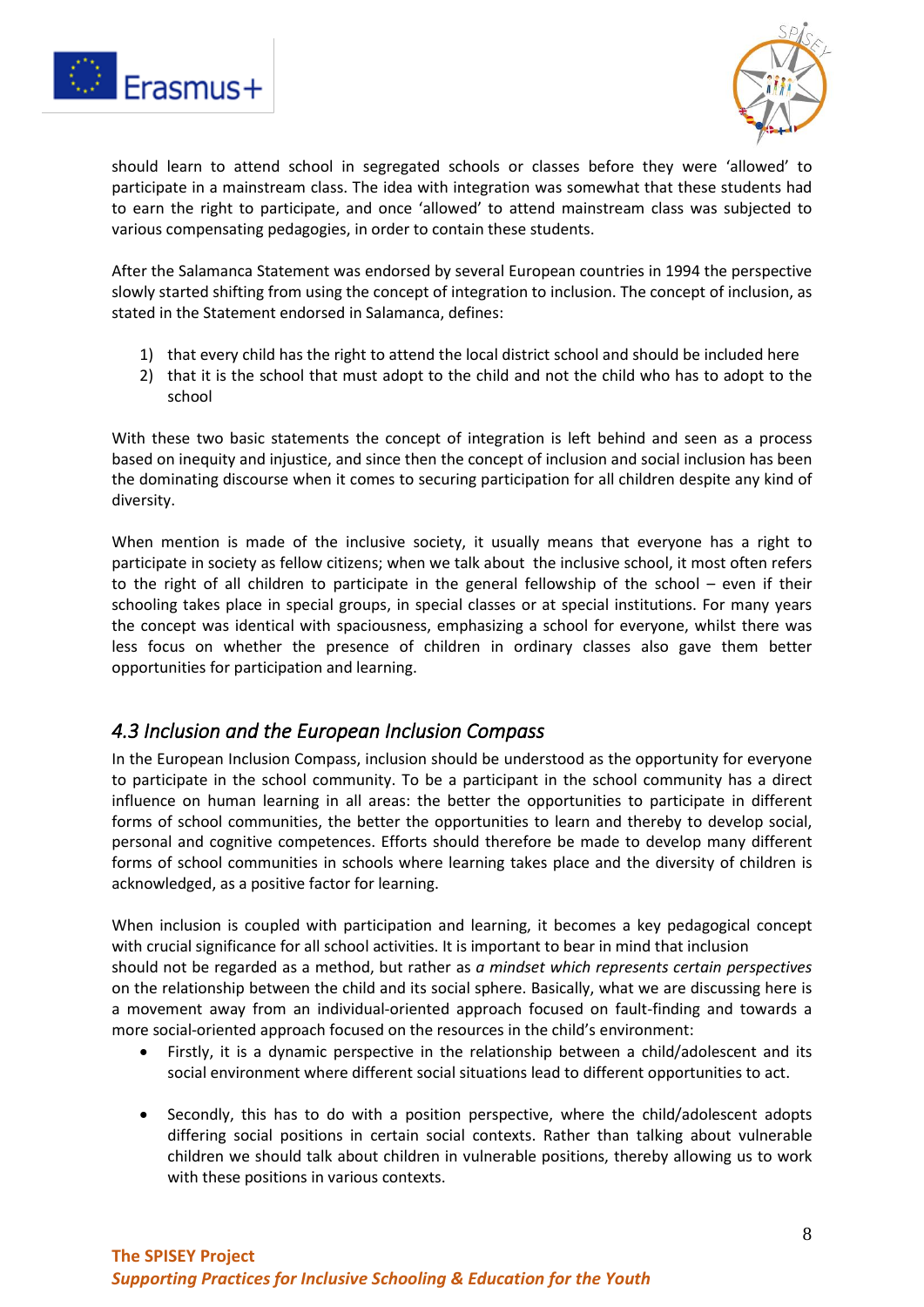



• Thirdly, it is important to clarify the understanding of social inclusion, when developing local definitions. It can be useful here to differentiate between four different discourses, each of which has its specific justification for inclusion at school.

In research literature about inclusion, a comprehensive study analyzing what kind of perspectives came to the fore when inclusion, as a notion, was talked and written about, (Dyson, 1999), showed that four discourses could be verified as dominating public discourse on inclusion related to education:

- **The economic discourse**  with focus on efficiency and resource utilization
- **The pragmatic discourse**  with focus on effective courses of action in relation to given premises
- **The political discourse**  with focus on efforts that engender security and provide a feeling of social cohesion
- **The ethical discourse**  with focus on the right of access to learning and having a say in one's own life.

While the first two discourses have to do with the real world, the last two are associated with the ideal world. The first two discourses relate to the domain of management; the framework for a school's operation manifests itself to a great extent on the basis of these discourses.

It is an important point to stress, that school management is not responsible for the broader economic and practical understanding of the efforts at inclusion as these are determined politically. On the other hand, it is the responsibility of school leadership to provide content for the overall framework which makes sense to school staff. This requires that staff efforts at increased inclusion must, to a greater extent, be guided in relation to the ethical discourse with special focus on the pedagogical and didactical perspective.

# <span id="page-8-0"></span>*4.4 The whole school approach*

The perspective within the Inclusion Compass is that the way to work with inclusion and create an inclusive school, in any kind of local school or educational institution, should be defined on a local level, together with all relevant stakeholders. It is seen as a strategic process, which should be led by the school manager. The process is presumably a holistic and never-ending process, as new challenges for developing sustainable human relations, and hence inclusion, will occur again and again over time. In order to ensure quality in this process, any school or educational institution continually must deal with developing inclusive strategies, creating inclusive school cultures in order to develop inclusive practices (Booth & Ainscow, 2012). The responsibility for taking leadership on this process is at the end of the day allocated to any school management or school leader.

In relation to the process of creating an inclusive school, it is very relevant to draw on the concept of the whole-school approach. This approach recognizes that all aspects of the school community can have an impact upon pupils and students learning opportunities, inclusion as well as their health and wellbeing, and that these factors are interlinked, hence it is important to take a global view on how the school functions, the internal and external stakeholders, relations and collaboration that can have an influence on the functioning. The School for Health in Europe Network works with 6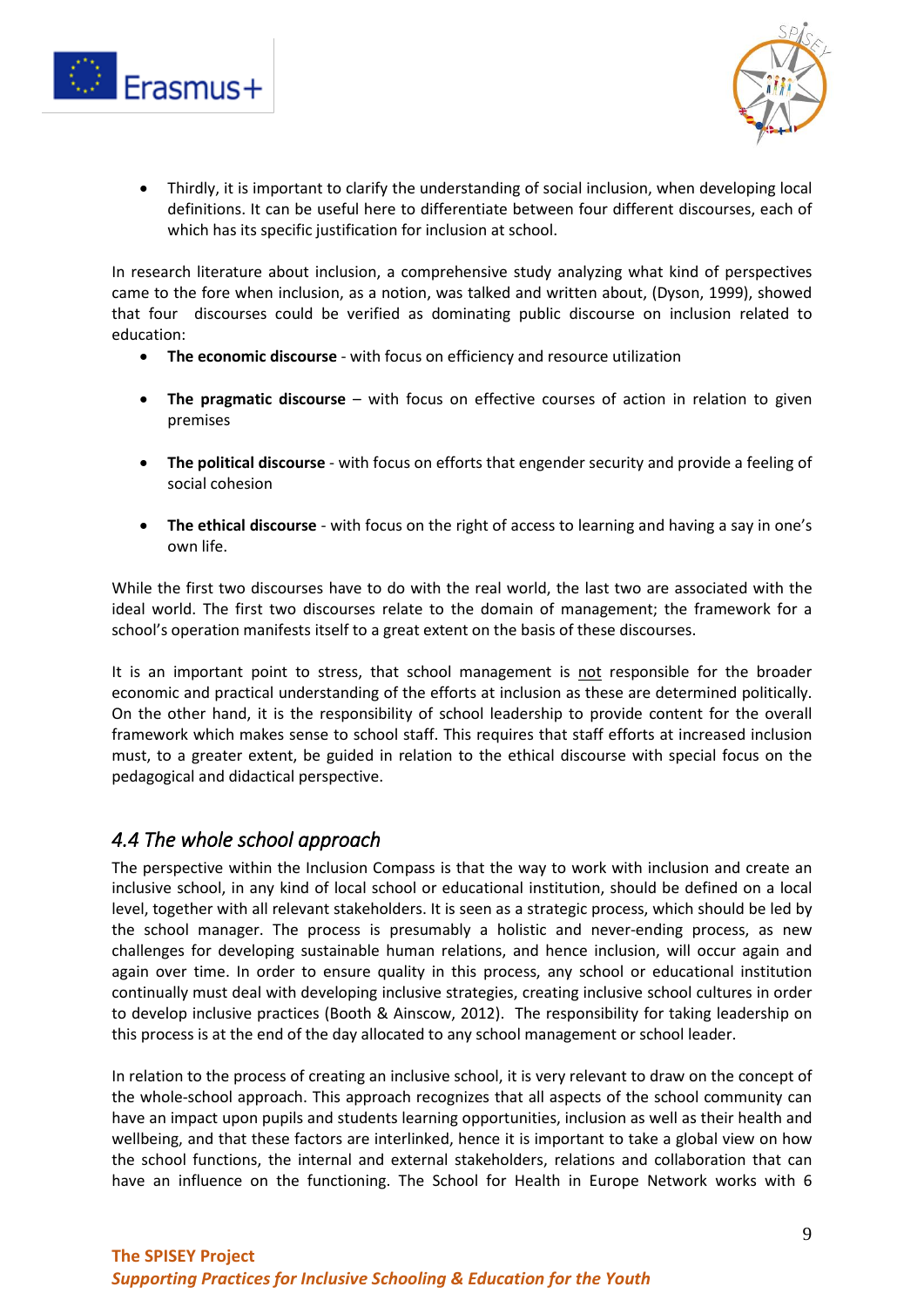



important components within the whole school approach, which are equally relevant for the inclusion compass<sup>4</sup>. In relation to the work with an inclusive school, these 6 components can be summarized to the following overall approach.

- 1) It is important with clearly defined policies and documents
- 2) The design of the physical environment has a role to play to promote inclusion
- 3) The social environment is determined by the quality of relationships between school community members
- 4) The understanding of inclusion can be promoted also through curriculum
- 5) Relations and links are created between the school and families and key stakeholders in the surrounding community, which is used for consultation and collaboration.
- 6) If relevant, social services or NGOs working in this field, can work together with teachers to ensure inclusion in specific cases.

#### <span id="page-9-0"></span>*4.5 The European Social Pillar*

As the European Inclusion compass is developed within a European Erasmus + project, it is relevant to mention the European Social Pillar<sup>5</sup>, which is an initiative launched by the European Commission in 2017. The Social Pillar delivers new and improves existing social rights for EU citizens, and serves as the EU's strategic direction to achieve better working and living conditions in Europe. The Social Pillar includes 20 principles, which all give directions on how Europe wants to support the development of a fair and well-functioning society.

Three of these principles include issues that are relevant for the European Inclusion Compass, and the development of inclusive schools and social inclusion in schools, namely

- 1) offering high quality and inclusive education for all from early age,
- 2) improve the transition process between lower and upper secondary / qualifying youth education, especially for those young students with learning difficulties and / or risk of social exclusion and
- 3) improve employment prospects for young citizens with learning difficulties.

#### <span id="page-9-1"></span>**5. The European Inclusion Compass**

The basic idea behind the European Inclusion Compass is that inclusion needs leadership to be implemented in any school or educational institutional practice, as promoting inclusion always relates to the use of resources allocated and decisions about dilemmas with consequences. Leadership is also about responsibility for both the process of change and the persons or stakeholders participating in this. This is the reason that the European Inclusion Compass has been developed to contain three levels,  $1<sup>st</sup>$  level; The school management, who has the overall responsibility for the functioning of the school and the communication of values and school culture, 2<sup>nd</sup> level; The stakeholders, which provides resources to the school, either as money, human resources or policies, moral and family support, and 3<sup>rd</sup> level; The process elements of how to cocreate inclusive schooling and practices within and around the school.

<sup>4</sup> <https://www.schoolsforhealth.org/concepts/whole-school-approach>

<sup>5</sup> [https://ec.europa.eu/commission/priorities/deeper-and-fairer-economic-and-monetary-union/european-pillar](https://ec.europa.eu/commission/priorities/deeper-and-fairer-economic-and-monetary-union/european-pillar-social-rights/european-pillar-social-rights-20-principles_en)[social-rights/european-pillar-social-rights-20-principles\\_en](https://ec.europa.eu/commission/priorities/deeper-and-fairer-economic-and-monetary-union/european-pillar-social-rights/european-pillar-social-rights-20-principles_en)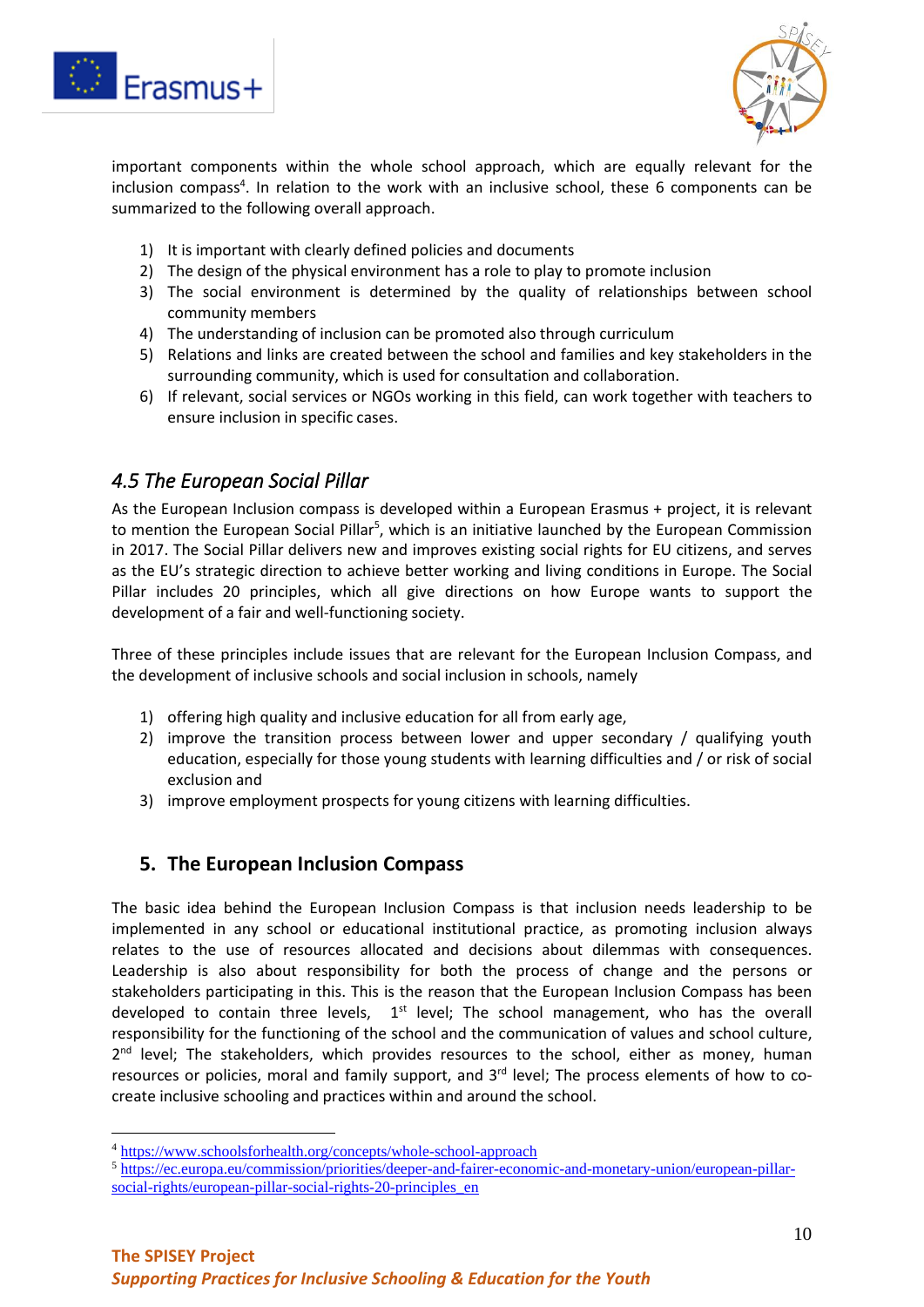



In the following, the 3 different levels illustrated in Figure 1: The European Inclusion Compass, will be explained in detail.

#### **Figure 1: The European Inclusion Compass**



# <span id="page-10-0"></span>*5.1 School Management: 1st Level*

Thus, there is a need for leadership in order for the staff fulfilling their professional responsibility and coping with the attendant challenges; this is a field of leadership that cuts across all four discourses. Both school management and staff meet the four discourses daily as justification for or against inclusion. There is an important leadership function here in contributing to a clarification of which discourse is brought into play in the ongoing discussion of developing the inclusive school.

It is especially a challenge for school management to clarify that all four discourses can be invoked, but that a single discourse cannot determine the agenda for the school's total enterprise. In order to qualify this discussion, it would be constructive if the discourses were used to keep political, economic, ethical and pragmatic arguments separate. In this way the discourses can be used to focus on the scope of leadership – and not only to specify which areas are the responsibility for management and which are the responsibility of the professional staff. Once again it is important to emphasize that school management needs to strengthen the staff's professional competence in working with a 'social didactic' that focuses on the terms on which children participate in school activities for the purpose of learning.

The development of an inclusive school therefore depends on two important prerequisites: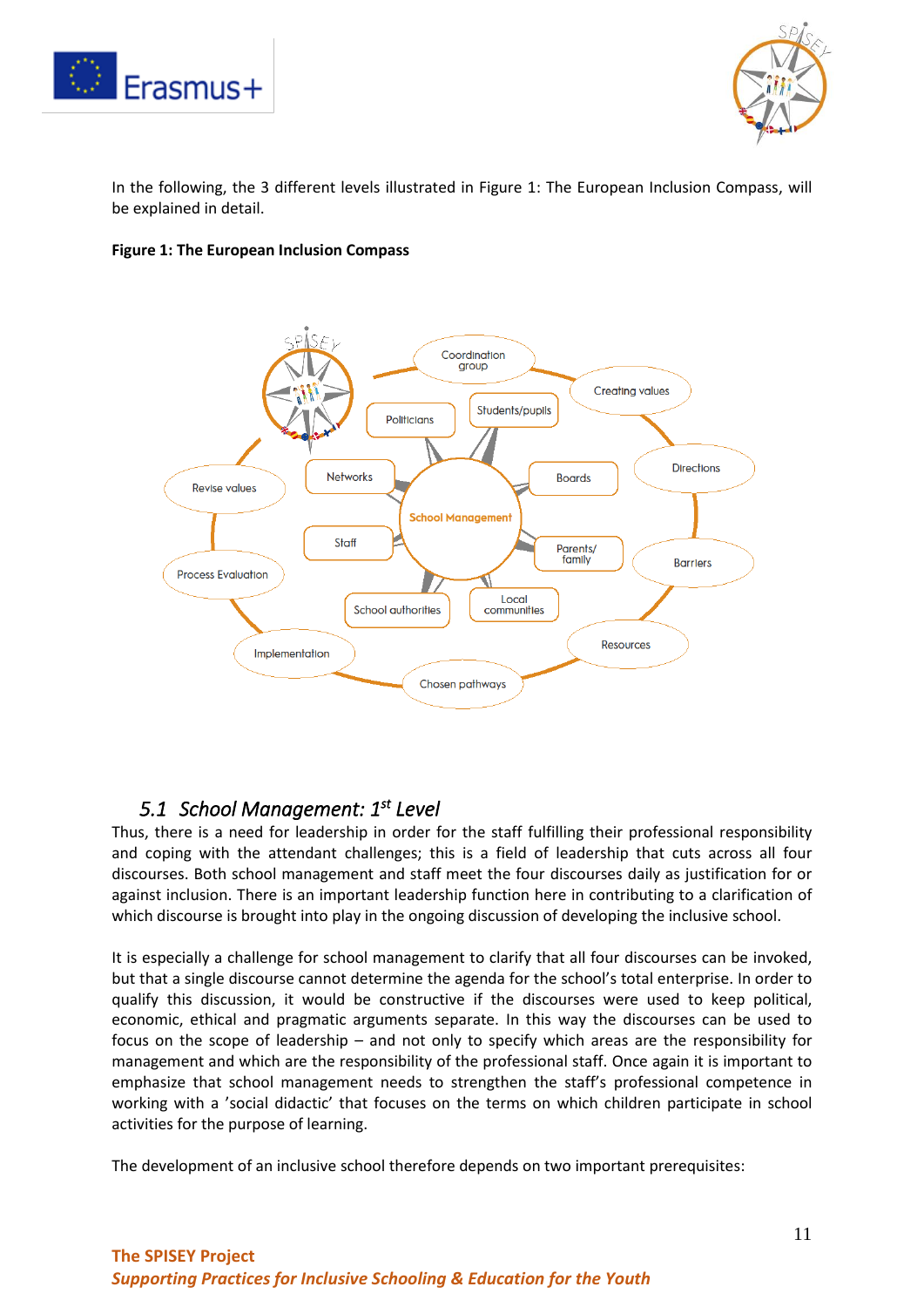



- Development of the proper professional competences within school management as well as within teaching staff are required to fulfil the school's goals in relation to inclusion
- Development of the school's leadership to engage all those involved with the school in an active school community in the inclusion project. What this specifically entails for school management in the perspective of inclusion is elaborated on in the following.

Inclusion from a leadership perspective is a management tool which assists school management in:

- Contributing to organizational conditions which allow internal as well as external stakeholders to be interested **i**n inclusion and to play a motivated and engaged part in the process. The overall leadership task is to involve the stakeholders interested in the school in such a way that each can make a contribution to the inclusive school - a collaborative and co-creating aspect that becomes the general principle in using this Compass.
- Creating and formulating common directions for those involved with inclusion by involving them and coordinating their resources.
- Developing and formulating a joint framework for the individuals involved, thereby enabling them to act based on common values, directions, barriers, resources, and chosen pathways.

# <span id="page-11-0"></span>*5.2 The Stakeholders: 2 nd Level*

The second level of the inclusion compass shows the different stakeholders, that are all relevant in the process on creating, developing and maintaining inclusive practices. Stakeholders are important as key persons with basic knowledge and experience about dynamics supporting inclusion and causing exclusion. But these key persons, or the organizations they represent, are also key resources in the process of planning, carrying through and evaluating change as their involvement and agency is crucial for quality in the process.

In relation to stakeholders a number of internal and external stakeholders can be identified as important as partners for collaboration in the process. The number of stakeholders will be different from school to school or from case to case and hence any process applying the European Inclusion Compass must be adapted and individualised according to which relevant local stakeholders should be involved.

Furthermore, this paragraph not just show all stakeholders reported about in the Needs Analysis and the Baseline report completed November 2019, but each type of stakeholder Is also defined in the below list. The list is created as a generic 'main list' meaning that, underneath the eight stakeholders mentioned here, lies a massive number of specific and more detailed stakeholders. Information on this is available in the above-mentioned documents Baseline Report and Needs Analysis published on the web based SPISEY Platform..

In the greater perspective, this model, which shows the stakeholders, must be envisioned as a local and specific situated 'picture' of stakeholders relevant for a specific school or educational institution. But this local 'picture' of relevant stakeholders has to be seen as inscribed in a more and more far ranging reality, comprised of the local level as part of the regional level and the regional level as part of the national level and the national level as part of the European level and in the end with all levels in of course inscribed in the global context.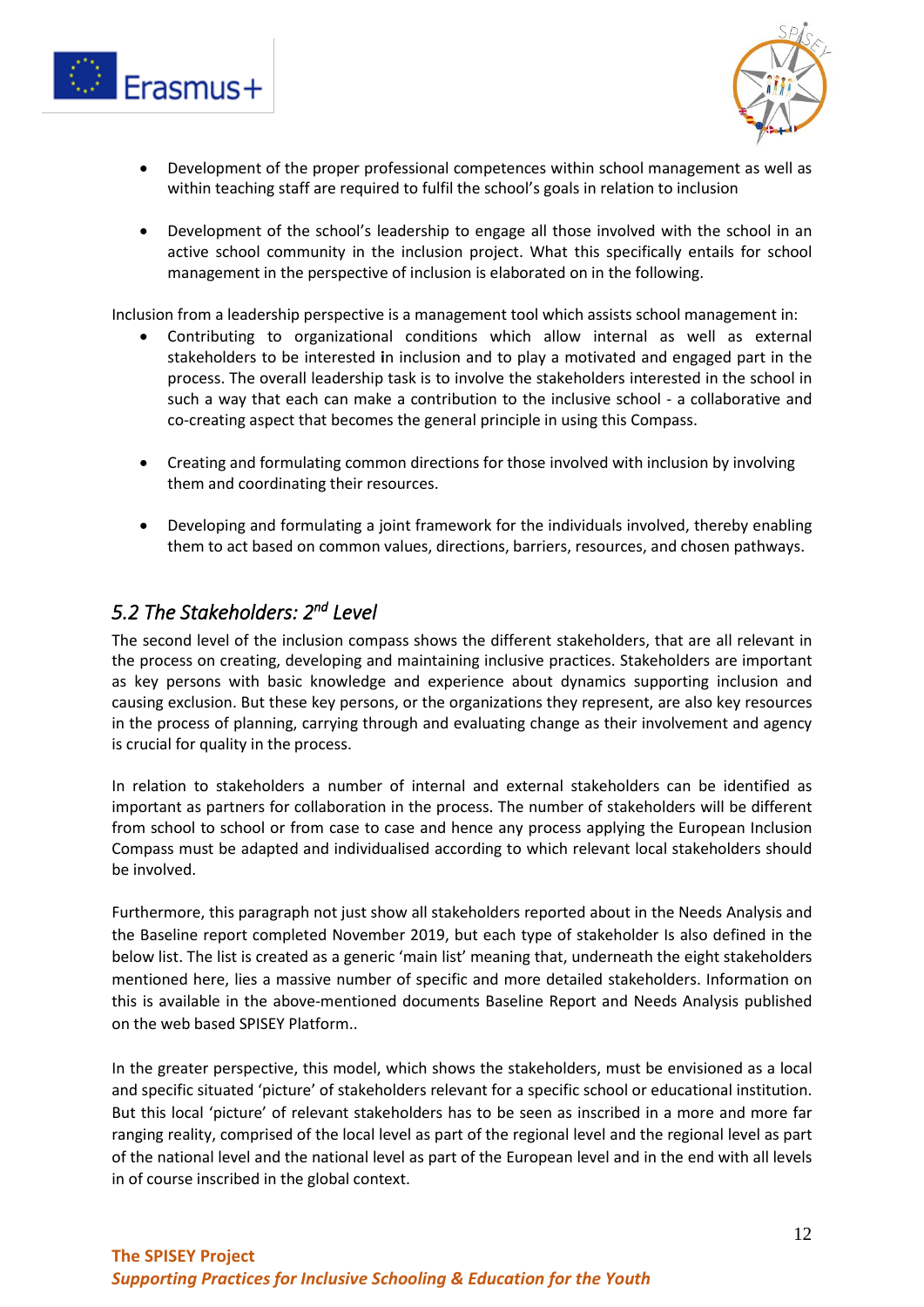



#### **Who are the stakeholders?**

*Students or Pupils* – understood as:

any child, adolescent or adult temporarily being part of an education and learning community

*Boards* – understood as:

democratic and responsible chosen delegates with formal responsibility for the specific school, institution or organization

*Parents and Family –* understood as:

persons with relations defined by being part of family in any kind

*Local Communities* – understood as:

- informal or formal communities of practices in the local area with any kind of possibility for participating in activities or influence on individuals or groups

*School authorities* – understood as:

- any power or supportive office in the municipality, the region or in the state administration aimed at helping and coordinating efforts directed to individuals
- *Staff* understood as:
	- all employees affiliated with the school, the institution or organization

*Networks and NGO's –* understood as:

- non-governmental organizations supporting specific issues related to a situation of having specific needs and/or being in a vulnerable situation in the short or the long run

*Politicians* – understood as:

persons elected on any level carrying the responsibility for creating and adjusting policies based on ideologies with impact on practice in school and consequences for all stakeholders

# <span id="page-12-0"></span>*5.3 The Process in the Compass; 3 rd Level*

As inclusion is something that schools and educational institutions have to work with on a local level through local collaboration and decision making, the European Inclusion Compass is designed as a strategic process tool, leading the school management through a process of collaboration, cocreation and decision making with the local internal and external stakeholders. This is the third level of the compass: Nine phases with concrete activities in a process of organizational change.

The process promoting inclusion consists of not just related but interdependent phases of an organizational process starting from setting up a co-ordination group of employees and other stakeholders that, together with school management, will be responsible for the process of working with the European Inclusion Compass from start to end, implementing inclusive values and actions.

The nine activities that are designed to inform and support the process of creating inclusive practice, as shown in Figure 1 are:

- setting up a *co-ordination group*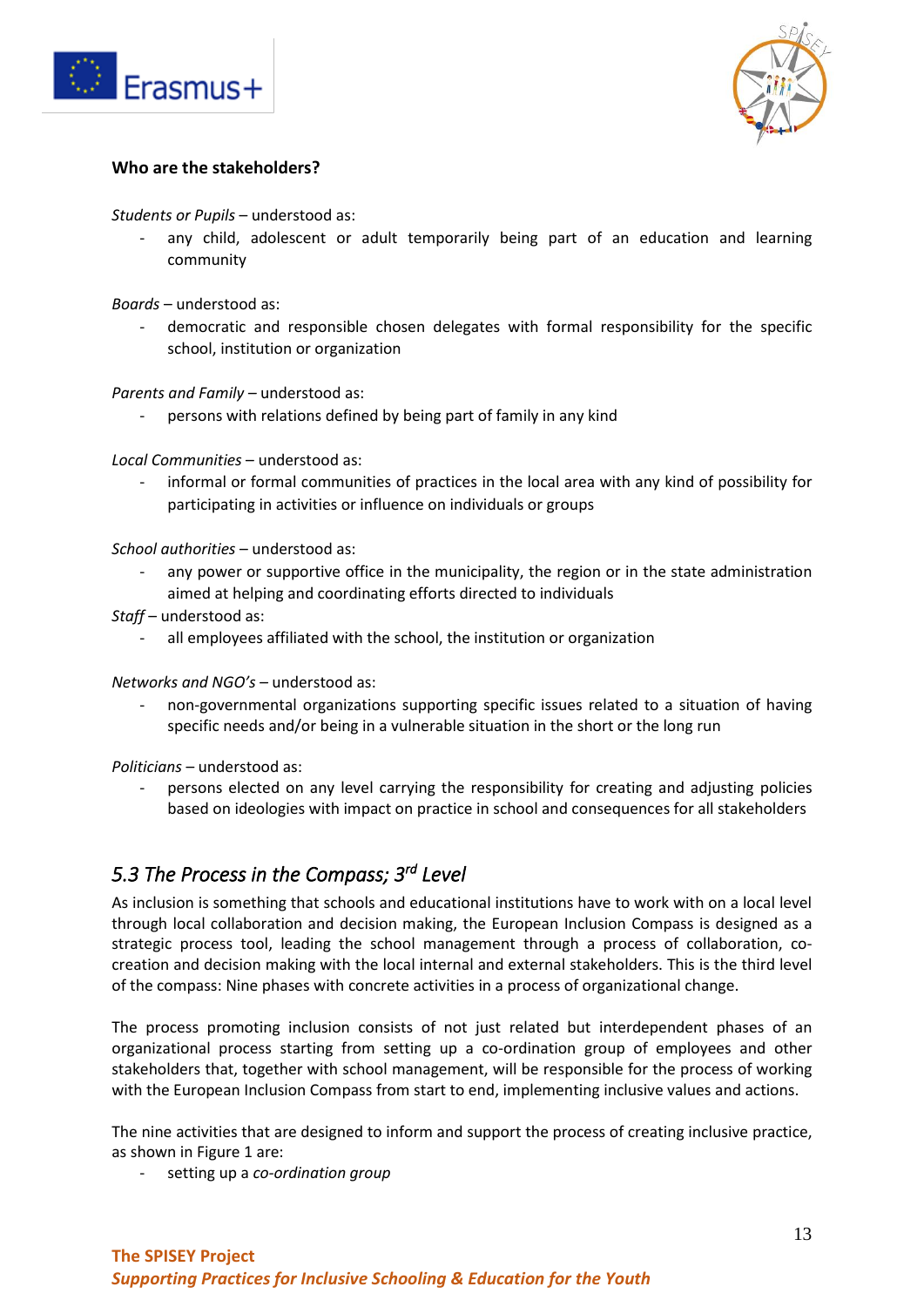



- creation (or revision) of existing *values*
- decision on further *direction*
- investigating dilemmas and *barriers*
- clarifying present and not present *resources*
- deciding on what is going to be the *chosen pathways*
- taking care of practice in the process of *implementation*
- carrying through the *process evaluation*
- revising (new) *values*

#### **How to understand the nine activities of the process<sup>6</sup>**

*Setting up a coordination group* – understood as:

- a group of employees and stakeholders is crucial for supporting and collaborating in the as to who is 'given a voice' in the process of implementing inclusive practices in any school or educational institution for children and youth on both a practical and a tactical level
- developing any organization requires motivation on both individual and group levels and an important driver to obtain an overall engagement, is when colleagues act as role models and supporters for all involved
- setting up a coordination group consisting of employees, external stakeholders and members of school management presupposes some well thought strategic choices made by school management due to dynamics in the coordination group which should mirror diverse attitudes towards the process

*Creating (or revising) values -* understood as:

- basic norms and attitudes that are worth striving for, and values about inclusion are thus the norms and attitudes that we would like to apply in our school practices. The values describe what we emphasize in our daily work and inclusive interaction with each other.
- a steering tool, a supervisor, a guide, a perspective-taker. Values are the basis for decision. They may be hidden, unspoken, or they may be deliberately worded. They have to do with one's human view. Values have a different dimension than rules and as such are more stable.
- central for a workplace when it prepares its values, it is at the same time trying to find its meaning and identity. In such a phase, it is the very conversation about the values that becomes crucial and part of the result.
- inappropriate to make strong demands for agreement during the phase. Right and wrong is not related to the clarification of values. Rather reflection, investigative behavior and open-ended questions.

<sup>&</sup>lt;sup>6</sup> The presentation here is focused on how to UNDERSTAND the activity. In the document Managing the European Inclusion Compass you can read about how to WORK with the activity.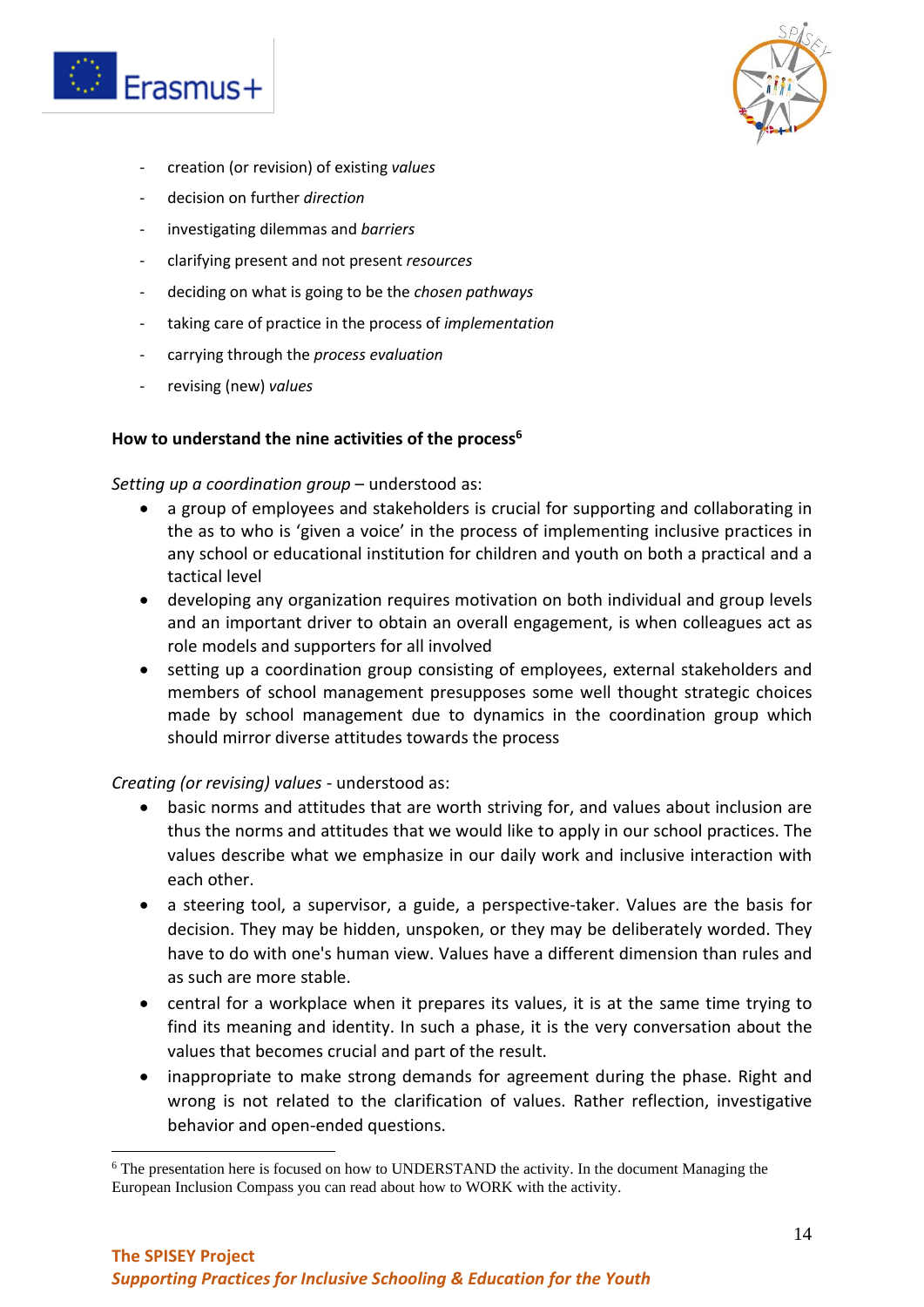



- not one dimensional or clear. Our values are expressed in many ways. In the way we solve and prioritize tasks, talk to our colleagues and in the way, we meet young people and partners. But values are not clear
- that the way others perceive the values is not exactly the same way as we do. But they do not. Therefore, values come into existence only when we put them into use and talk about what they mean to us.

*Direction -* understood as:

• Based on the values set by school management and stakeholders, it is decided in which direction the school wants to move and together creating a common vision based on common goal setting.

*Barriers* - understood as:

- What kind of barriers and promoting factors can be predicted to make it difficult to work with the expressed values, paths and assessments in relation to the chosen direction and target group? It may be, for example, specific interest from certain stakeholders, physical obstacles, or structural conditions, etc.
- Making a SWOT analysis or anything like as an outset for analyzing needs for change, can help to make an overview of aspects to take into consideration.

*Resources -* understood as:

- What kind of resources are present and important to involve, for example, in order to overcome possible problems? barriers? For example, there may be special key people associated with the specific work with the designated target group. Resources also represents economic allocation, materials and other artefacts that can support the process and practice.
- E.g. are specific skills and competences needed and hence, is there a need for training of staff.

*Chosen pathways -* understood as:

- Based on the values, directions and analysis of barriers and resources, described jointly with the involved stakeholders, specific methods and tasks are subsequently chosen to be included in the collaboration for inclusion. Remember, there is no single method that fits everywhere, and at all times on inclusion - therefore, local methods must be selected and developed that may lead to an inclusive culture.
- Creating a more detailed work plan for implementation of inclusive practice

*Implementation –* understood as:

• The process of implementation is the crucial part of any project as it, at the end of the day, is a question of how to 'walk the talk' hence any process of implementation needs monitoring.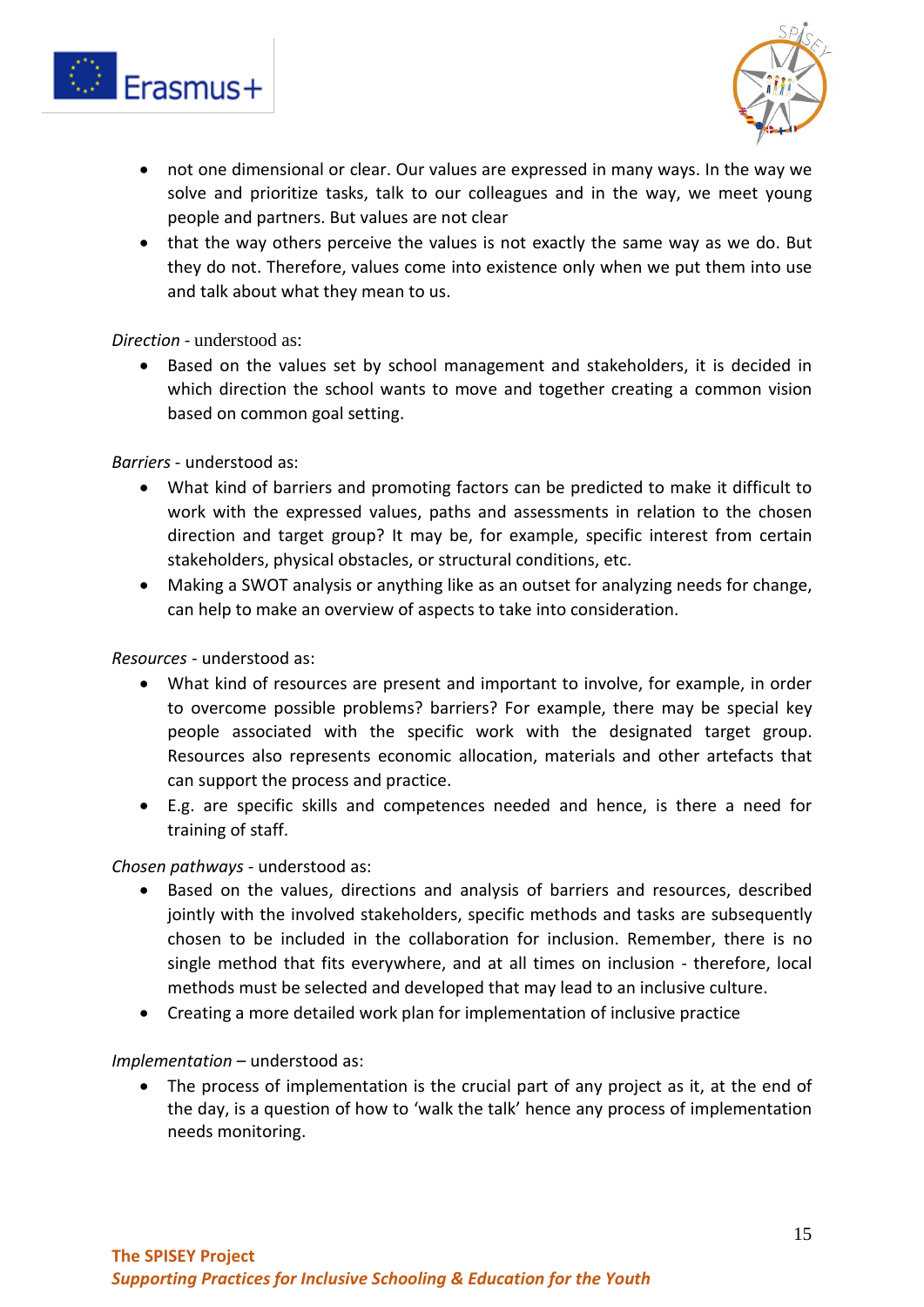



- In working with the European Inclusion Compass monitoring implies a stage by stage evaluation based on information of all kinds, like questionnaires, in depth interviews, narratives etc.
- To secure implementation requires adjustments all along as any plan decided upon in one way or another have to be changed according to unforeseen realities and dynamics and agility for this need of change must be built into the implementation

#### *Process evaluation -* understood as:

• The 'chosen pathways' must be continuously evaluated e.g.: do they match the chosen values? What does that mean? Are the desired goals achieved? When we speak process evaluation, and not end-evaluation, it is because the process of inclusion never ends in principle, it will always be the dialogue on inclusion that should be in focus

#### *Revised values* - understood as:

• After having processed the concept of inclusion and how it should or is being implemented in the local context the process re-visits the values chosen from the outset in order to re-evaluate and improve these.

#### <span id="page-15-0"></span>**6. Summary**

As it is presented in this document, the European Inclusion Compass is a generic management tool, which needs to be adapted and implemented on local level in each school, taking the local context with its structures, cultures, policies and traditions into consideration. The compass shall be used as an overall leadership and management process frame, and in order to facilitate the adaption and implementation, we invite you to consult the other parts of the European Inclusion Compass, where you will find tools, recommendations and good practice examples on how to plan and execute the work within your local school.